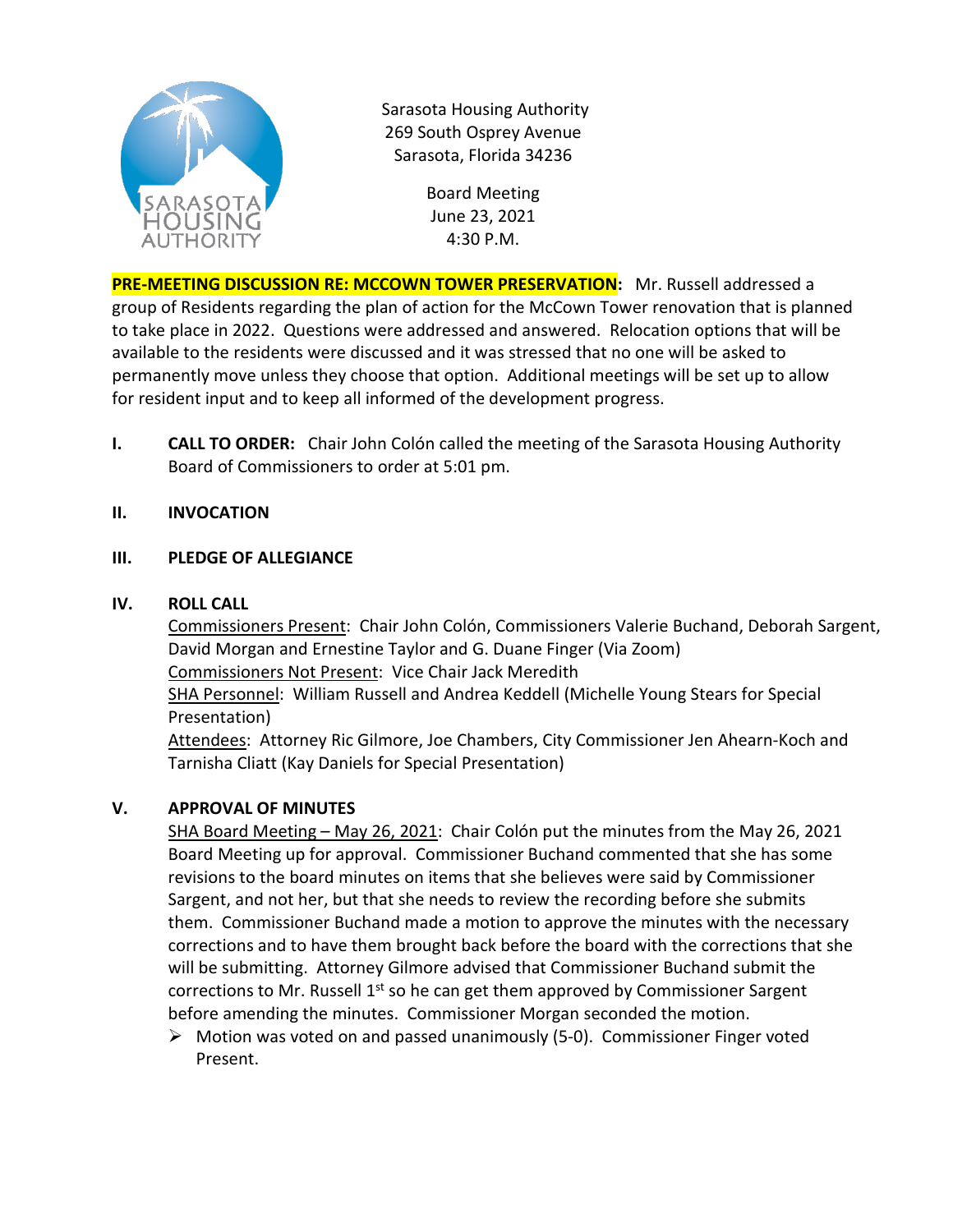## **VI. SPECIAL PRESENTATION**

- A. After School Program Recognition
	- $\triangleright$  Kay Daniels, a schoolteacher from Booker Middle School who tutors and works with Sarasota Housing Authority children at its After School Program for the past 6 years, was presented with an Excellence in Education Service Crystal Award with a picture of her students in recognition of her continued outstanding and dedicated efforts in advancing the Sarasota Housing Authority students' academic achievment.
	- $\triangleright$  Michelle Stears provided an overview of Ms. Daniels efforts, even during the COVID pandemic, stressing her continued love, support, education, instruction and guidance for SHA kids.
	- $\triangleright$  Ms. Daniels graciously accepted the award and stressed that education is the key and that every child needs their education and someone that is dedicated to this no matter what zip code they reside in.

### **VII. PUBLIC PRESENTATION**

A. Donna Rochleau stated that the loudspeaker announcements that come into the units should only be urgent and/or important. They are receiving too many frivolous announcements. She provided an example that an insurance agent was allowed to provide a sales pitch over the loud speaker.

### **VIII. RESOLUTIONS – ACCEPTED BY CONSENT**

- A. Res 21-11: HCV Admin Plan Revisions
- B. Res 21-12: Emergency Housing Voucher MOU
- C. Res 21-13: Amended Emergency Preparedness Plan
- D. Res 21-14: Amaryllis Park Place II Closing Approval
	- $\triangleright$  Commissioner Buchand made a motion to accept the consent agenda. Commissioner Finger seconded the motion. The motion was voted on and passed unanimously.

#### **IX. OLD BUSINESS**

- A. Amaryllis Park Place Il (Courts) Name Discussion
	- $\triangleright$  Commissioner Morgan stated this was brought up at the Board Retreat on June 5, 2021 and it was discussed to select an original name, but there was no decision made.
	- $\triangleright$  Discussion took place and suggestions were made. Mr. Chambers addressed the board stating that there was some urgency to select a name before closing so the documents can reflect the correct property name and a name that differentiates the project from the senior project.
	- $\triangleright$  It was brought up that there are Cypress trees on the property. Cypress Square was suggested. Attorney Gilmore added that they'll need to confirm that the name is available.
	- $\triangleright$  Commissioner Morgan made a motion to approve Cypress Square. Commissioner Finger seconded the motion. The motion was voted on and passed (5-1) to name the development Cypress Square. Commissioner Buchand opposed.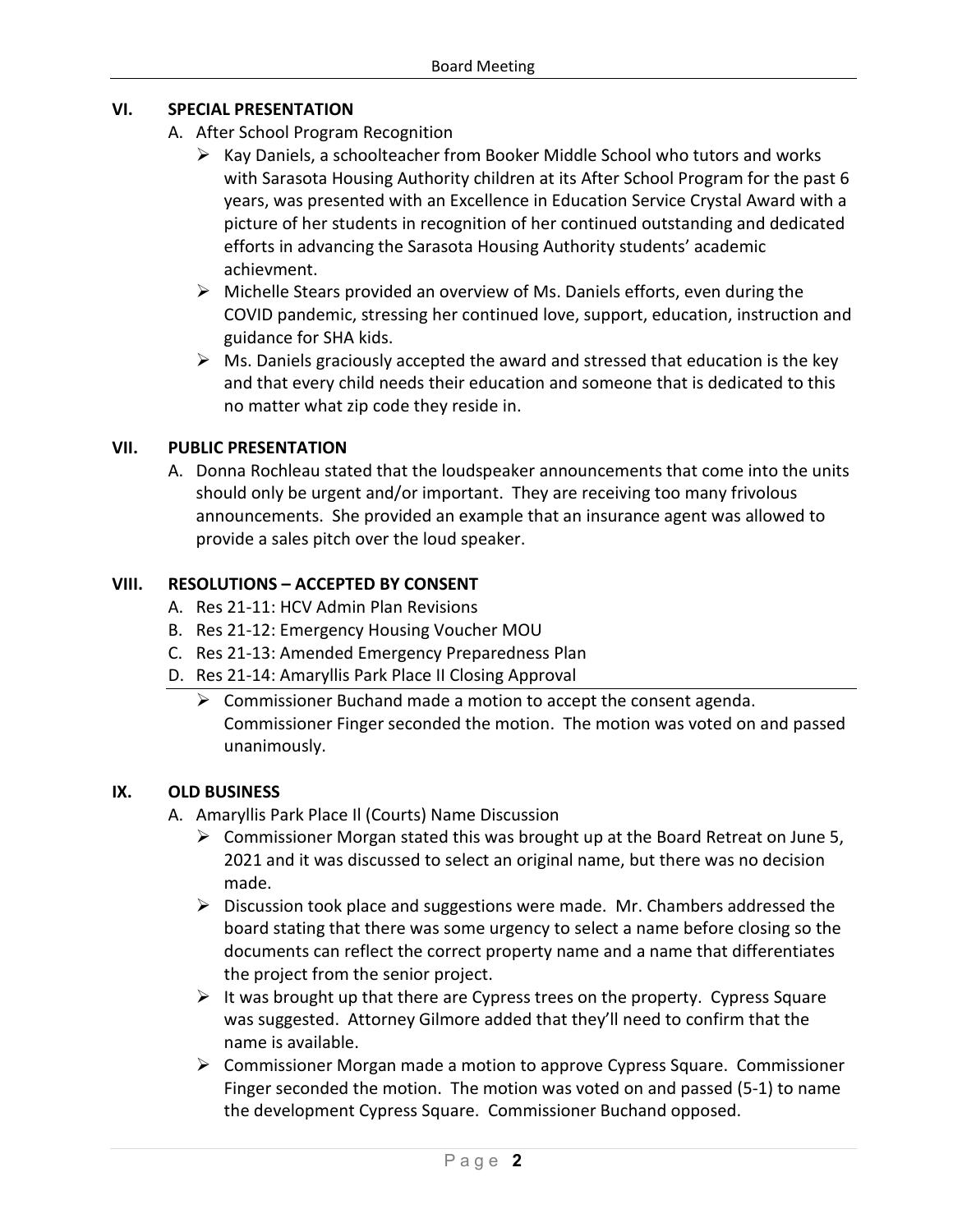- B. McCown Parking Expansion
	- $\triangleright$  Mr. Russell provided information on a proposed parking garage connected to units built in the McCown parking lot. The City is in need of additional parking and is motivated to assist in financing the project that would provide for some public parking for the city and additional units, covered parking for SHA resident and income for the property. The garage would be professionally managed, and SHA would own the building.
	- $\triangleright$  Additional discussion took place about a 5-story building where SHA would keep the revenue. The design would have greenery to make the view attractive to residents that reside on the lower floors.
	- $\triangleright$  Commissioner Morgan made a motion to allow the President & CEO to get more information on the proposed project. Commissioner Finger seconded the motion.
		- Commissioner Colón added that he would like to have a board member involved in talks with the city. Commissioner Buchand expressed an interest in being involved in every aspect of these meetings. Commissioner Colón stated that Jack Meredith may be an appropriate person to represent the board, given his architectural background. It was discussed that more than one board member can be in attendance but that the meeting(s) would just need to be noticed. Commissioner Morgan agreed that he'd like the commission represented at the meeting(s) and to ensure that those commissioners that are interested be included.
	- $\triangleright$  The motion was voted on and passed unanimously.

### **X. NEW BUSINESS**

A. None

## **XI. PROGRAM UPDATES – ACCEPTED BY CONSENT**

- A. Monthly Financial Statements
- B. Board Committee Reports
- C. Housing Voucher Report
- D. Housing Management Reports
- E. Capital Fund Program Report
- F. Resident Services Monthly Report
	- $\triangleright$  Commissioner Buchand made a motion to accept the Program Updates Consent Agenda. Commissioner Morgan seconded the motion. The motion was voted on and passed unanimously.

#### **XII. COMMISSIONER ANNOUNCEMENTS / COMMENTS**

- A. Commissioner Buchand inquired about the organizational changes mentioned in the memo from the board packet and what is being done about Ms. Sherri Champagne. She further stated she feels she should be fired from the organization.
	- $\triangleright$  Attorney Gilmore advised the board not to discuss personnel matters at an open forum meeting and reminded the board that they have one employee, the President and CEO.
	- $\triangleright$  Commissioner Buchand maintains she knows Mr. Russell is their only employee but that she's trying to help get the authority on the right track and clear up the hostile environment.